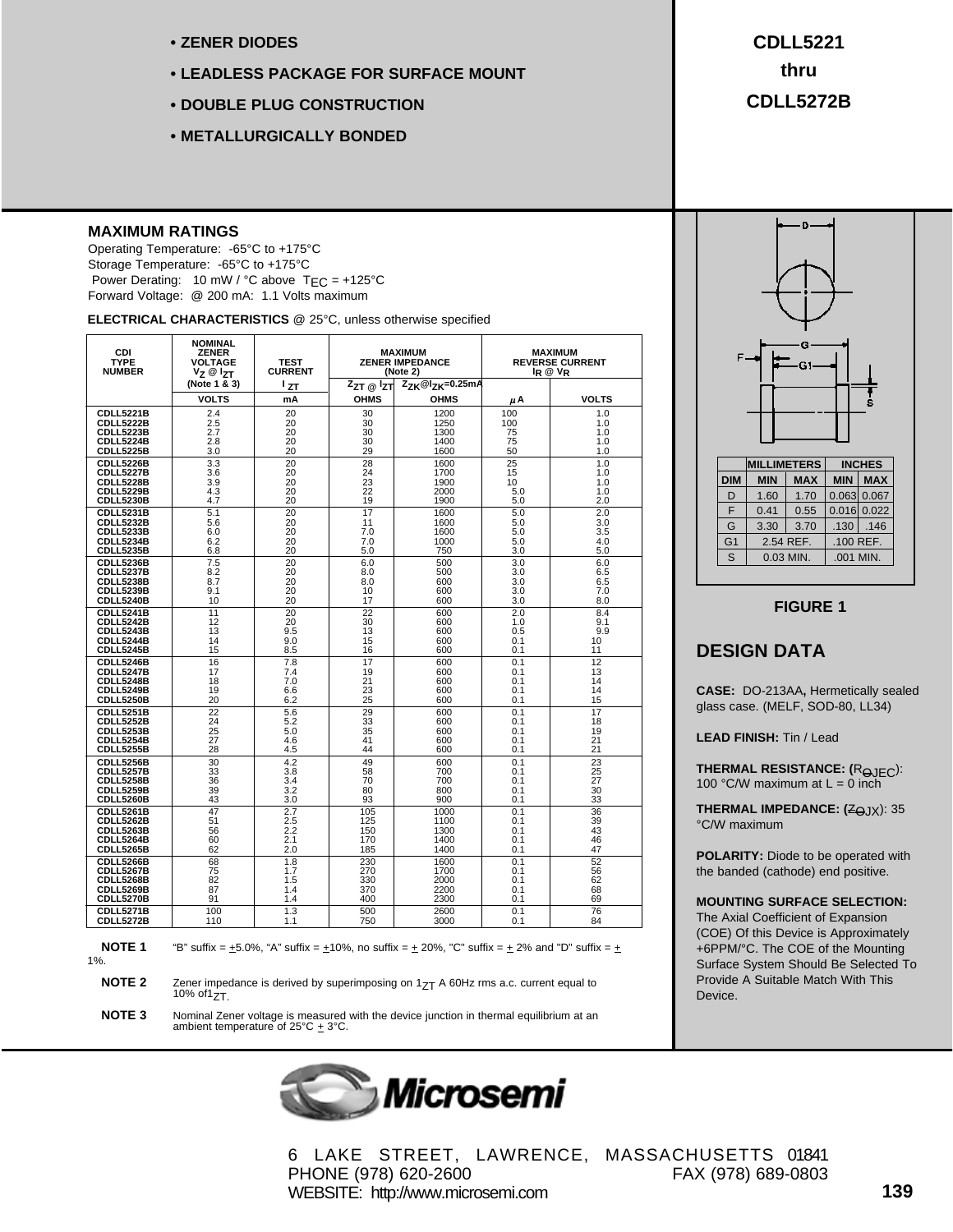# **CDLL5221B thru CDLL5272B**



**ZENER IMPEDANCE VS. OPERATING CURRENT**